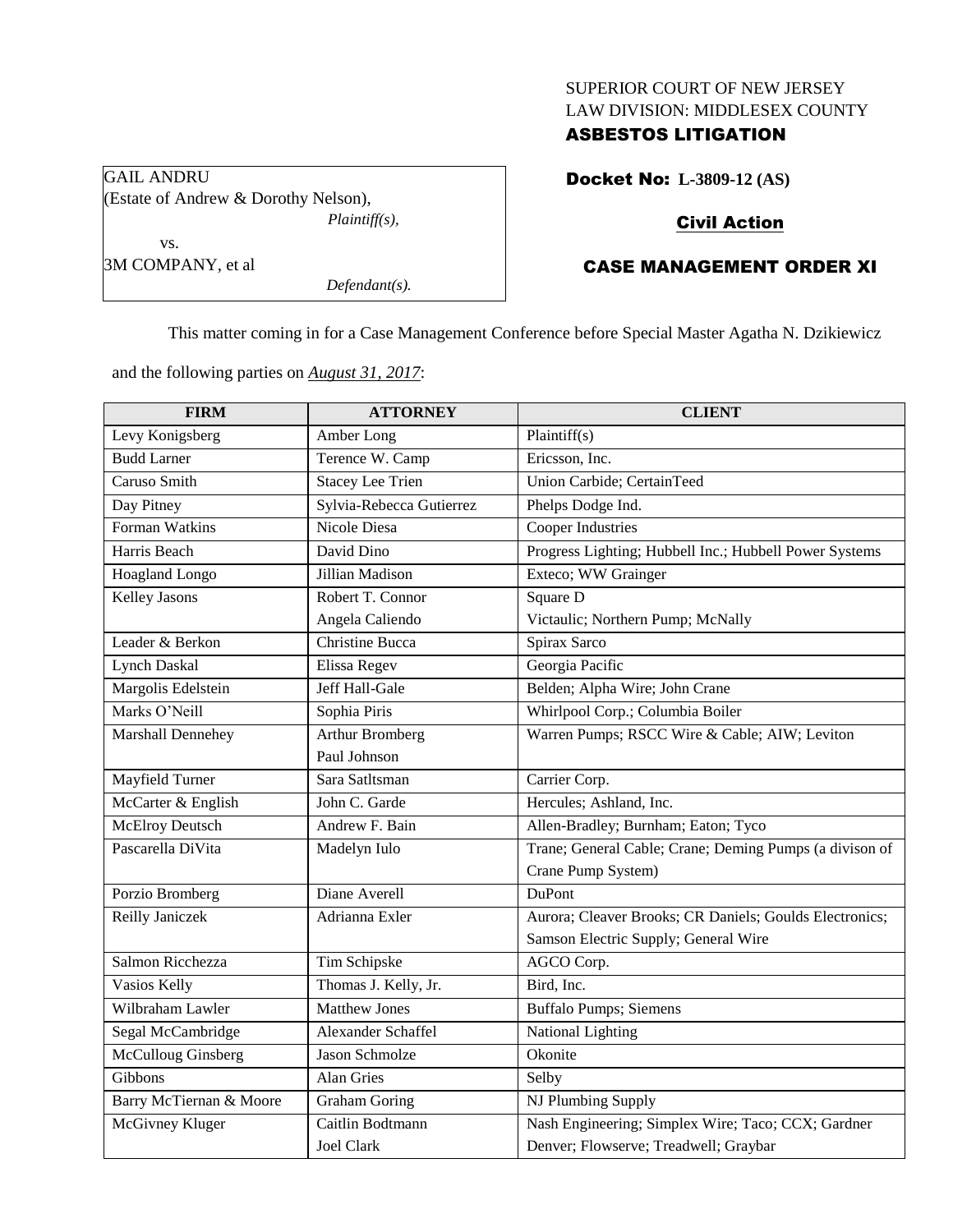IT IS on this  $6^{\text{th}}$  day of **September, 2017** *effective from the conference date*;

ORDERED as follows:

Counsel receiving this Order through computerized electronic medium (E-Mail) shall be deemed by the court to have received a copy of the filed original court document. Any document served pursuant to this Order shall be deemed to be served by mail pursuant to *R*.1:5-2.

# **DISCOVERY**

December 29, 2017 Fact discovery, including depositions, shall be completed by this date. Plaintiff's counsel shall contact the Special Master within one week of this deadline if all fact discovery is not completed.

December 29, 2017 Depositions of corporate representatives shall be completed by this date.

# **SUMMARY JUDGMENT MOTION PRACTICE**

| Plaintiff's counsel shall advise, in writing, of intent not to oppose motions by this date.<br>January 5, 2018 |  |
|----------------------------------------------------------------------------------------------------------------|--|
|----------------------------------------------------------------------------------------------------------------|--|

- January 19, 2018 Summary judgment motions shall be filed no later than this date.
- February 16, 2018 Last return date for summary judgment motions.

## **MEDICAL DEFENSE**

April 27, 2018 Defendants shall identify its medical experts and serve medical expert reports, if any, by this date.

#### **LIABILITY EXPERT REPORTS**

- March 16, 2018 Plaintiff shall identify its liability experts and serve liability expert reports or a certified expert statement by this date or waive any opportunity to rely on liability expert testimony.
- April 27, 2018 Defendants shall identify its liability experts and serve liability expert reports, if any, by this date or waive any opportunity to rely on liability expert testimony.

#### **ECONOMIST EXPERT REPORTS**

March 16, 2018 Plaintiff shall identify its expert economists and serve expert economist report(s), if any, by this date or waive any opportunity to rely on economic expert testimony.

April 27, 2018 Defendants shall identify its expert economists and serve expert economist report(s), if any, by this date or waive any opportunity to rely on economic expert testimony.

#### **EXPERT DEPOSITIONS**

May 25, 2018 Expert depositions shall be completed by this date. To the extent that plaintiff and defendant generic experts have been deposed before, the parties seeking that

 $\_$  ,  $\_$  ,  $\_$  ,  $\_$  ,  $\_$  ,  $\_$  ,  $\_$  ,  $\_$  ,  $\_$  ,  $\_$  ,  $\_$  ,  $\_$  ,  $\_$  ,  $\_$  ,  $\_$  ,  $\_$  ,  $\_$  ,  $\_$  ,  $\_$  ,  $\_$  ,  $\_$  ,  $\_$  ,  $\_$  ,  $\_$  ,  $\_$  ,  $\_$  ,  $\_$  ,  $\_$  ,  $\_$  ,  $\_$  ,  $\_$  ,  $\_$  ,  $\_$  ,  $\_$  ,  $\_$  ,  $\_$  ,  $\_$  ,